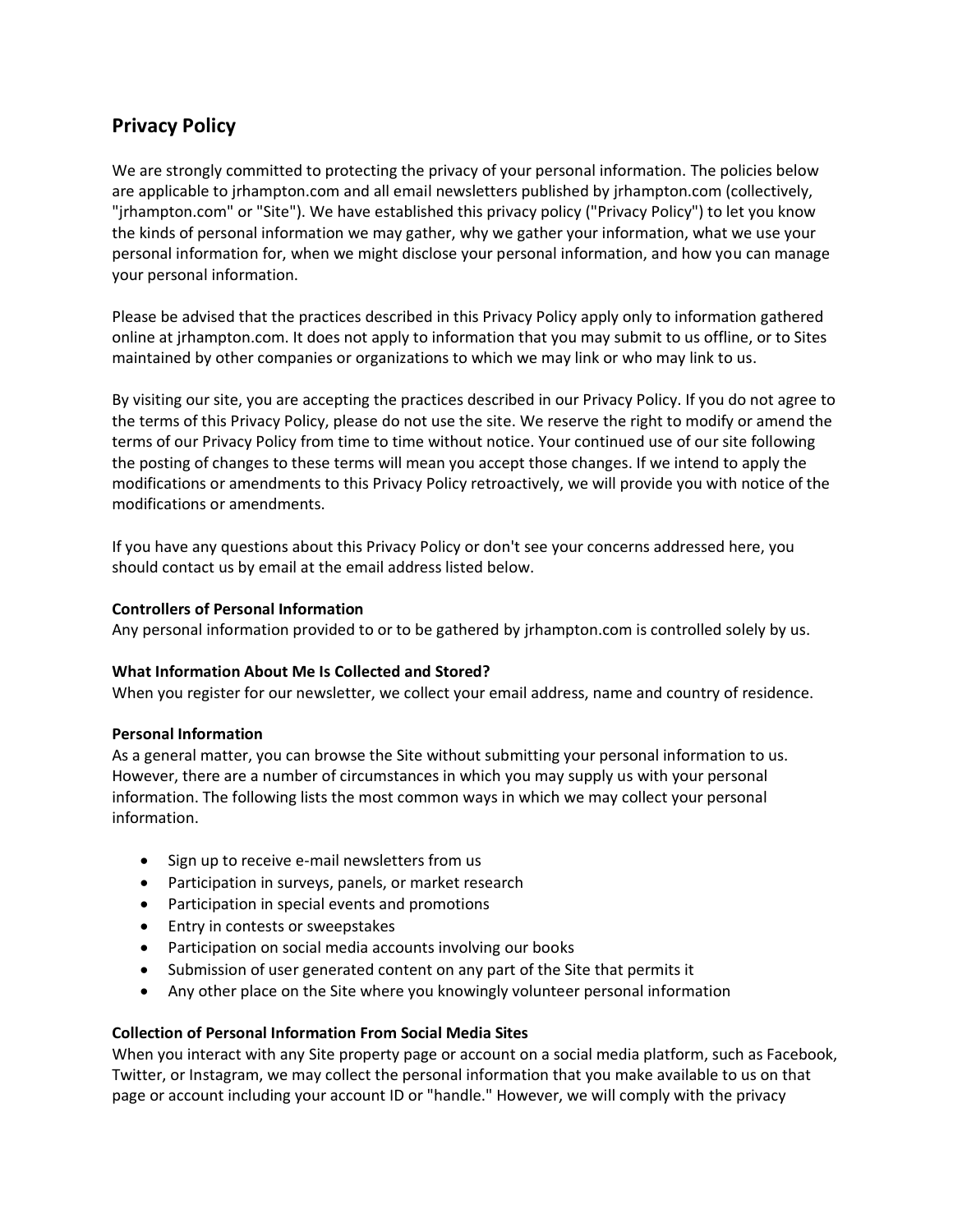policies of the corresponding social media platform and we will only collect and store such personal information that we are permitted to collect by these social media platforms.

#### **Non-Personal Information**

In addition, when you interact with the Site, our servers may keep an activity log that does not identify you individually ("Non-Personal Information"). Generally, we collect and store the following categories of Non-Personal Information:

- Device information about your computer, mobile device, or other device that you use to access the Site. This information may include IP address, geolocation information, unique device identifiers, browser type, browser language, and other transactional information.
- Usage information about your use of the Site. This information includes a reading history of the pages you view. We use this information to provide you a more customized experience on the Site.
- Additional "traffic data" such as time of access, date of access, software crash reports, session identification number, access times, and referring website addresses.
- Your search terms and search results.
- Other information regarding our users' use of the Site.

# **Use of Cookies, Flash Cookies and Web Beacons**

Like many websites, we use "cookies", which are small text files that are stored on your computer or equipment when you visit certain online pages that record your preferences and actions. We use cookies to track use of our Site and online services. We may also use cookies to monitor traffic, improve the Site and make it easier and/or relevant for your use. You may occasionally get cookies from companies advertising on our behalf. We do not control these cookies, and these cookies are not subject to this cookie policy.

You have the ability to accept or decline cookies. Most web browsers automatically accept cookies, but, if you prefer, you can usually modify your browser setting to decline cookies. For more information on cookies and how to disable them, you can consult the information provided by the Interactive Advertising Bureau at www.allaboutcookies.org.

We may also use web beacons or flash cookies. A web beacon or flash cookie (also known as "action tags", "tracer tags", or "single-pixel gifs") is an invisible graphic on a web page that is programmed to collect non-personal information about your use of a given website. We do not share or provide personal information we may collect through such web beacons, such as names, e-mail addresses and phone numbers with our advertisers without your express permission.

# **Is Personal Information Collected From Children?**

Unless otherwise disclosed during collection and with parent or guardian consent, jrhampton.com does not knowingly collect personal identifiable information from children under 13 years of age. If you are under 13 years of age you should not under any circumstance provide personally identifiable information to our site. If we discover that a child under the age of 13 has provided us with personally identifiable information, we will immediately delete that child's information from the Site.

# **How Do We Use Your Information?**

We use the information we learn from you to help us personalize and continually improve your experience on the Site. We may use your Personal and Non-Personal Information in the following ways: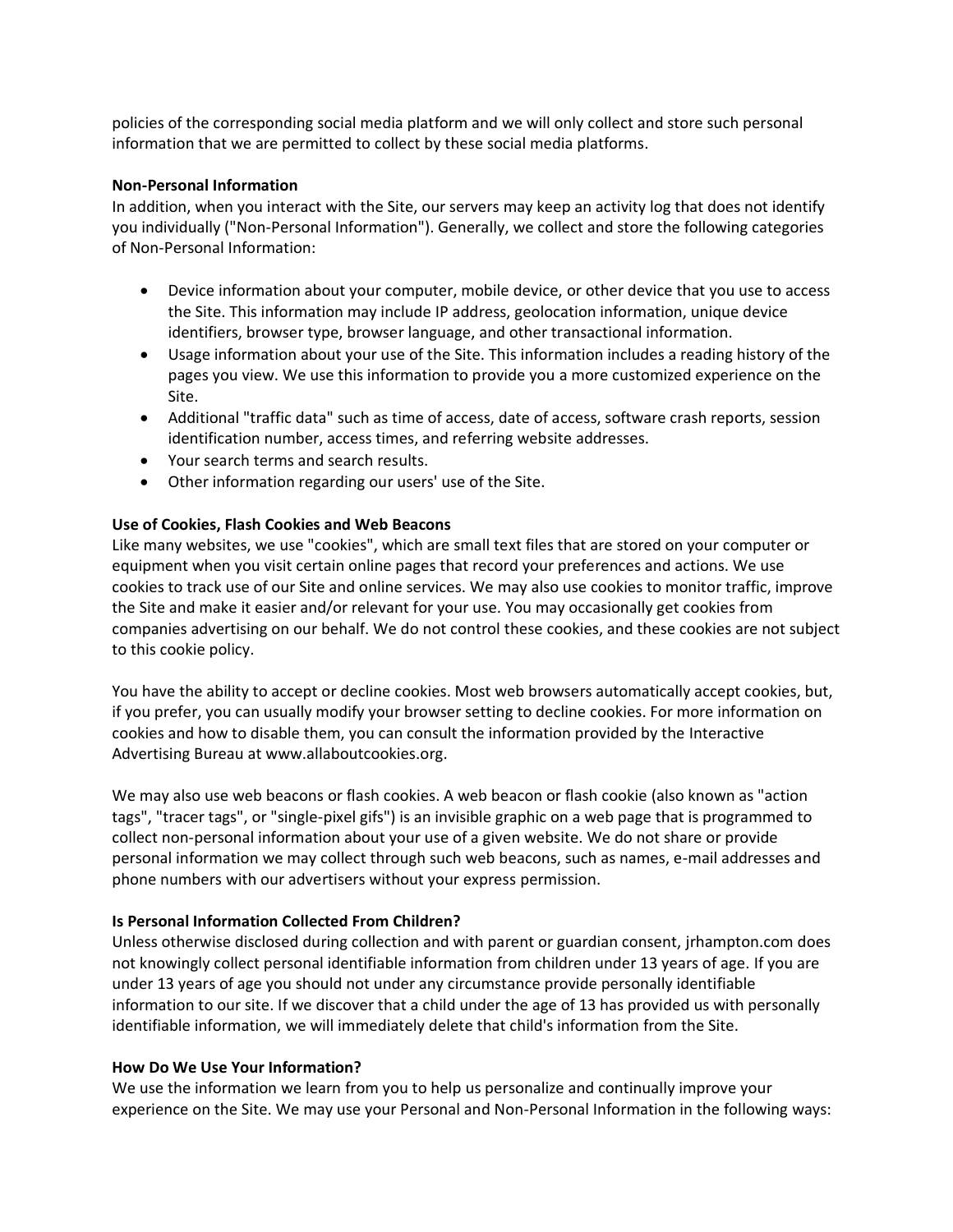# General Uses

- Send you newsletters, offers and promotions for our products and services, third party products and services, or special events by e-mail or other another medium
- Administer contests, sweepstakes, promotions, and surveys
- Detect, investigate, and prevent activities that may violate our policies or be illegal
- Perform statistical, demographic, and marketing analyses of users of the Site
- Communicate with you about changes to our policies

## Use of Your Location Information

We use your location information to perform statistical, demographic, and marketing analyses of users of the Site and their purchasing patterns.

## Who Do We Provide Your Information To?

We do not use or disclose information about your Personal Information collected online to any companies not part of jrhampton.com. Although, as disclosed below, we may provide your information to our partners, in no event will we sell or rent your Personal Information as part of a customer list or similar transaction.

## Third-Party Agents

We have third party agents, subsidiaries, affiliates and partners that perform functions on our behalf, such as hosting, billing, analytics, customer service, fraud protection, etc. These entities have access to the Personal Information needed to perform their functions and are contractually obligated to maintain the confidentiality and security of that Personal Information. They are restricted from using, selling, distributing or altering this data in any way other than to provide the requested services to the Site.

# Emergency Situations

We may also use or disclose Personal Information if required to do so by law or in the good-faith belief that such action is necessary to (a) conform to applicable law or comply with legal process served on us or the Site; (b) protect and defend our rights or property, the Site or our users, and (c) act under emergency circumstances to protect the personal safety of us, our affiliates, agents, or the users of the Site or the public.

# Use of Non-Personal Information

We may disclose or share Non-Personal Information (or other information, other than Personal Information) in any other manner that we deem appropriate or necessary. Among other things, we will disclose Non-Personal Information to third parties to help us determine how people use parts of the Site and who our users are so we can improve our Site. We will also disclose Non-Personal Information to our partners and other third parties about how our users collectively use the Site.

# **What Steps Are Taken To Keep Personal Information Secure?**

We are concerned about ensuring the security of your Personal Information. We exercise great care in providing secure transmission of your information from your device to our servers. Personal Information collected by our Site is stored in secure operating environments that are not available to the public. Our security procedures mean that we may occasionally request proof of identity before we disclose your Personal Information to you. Please understand, however, that while we try our best to safeguard your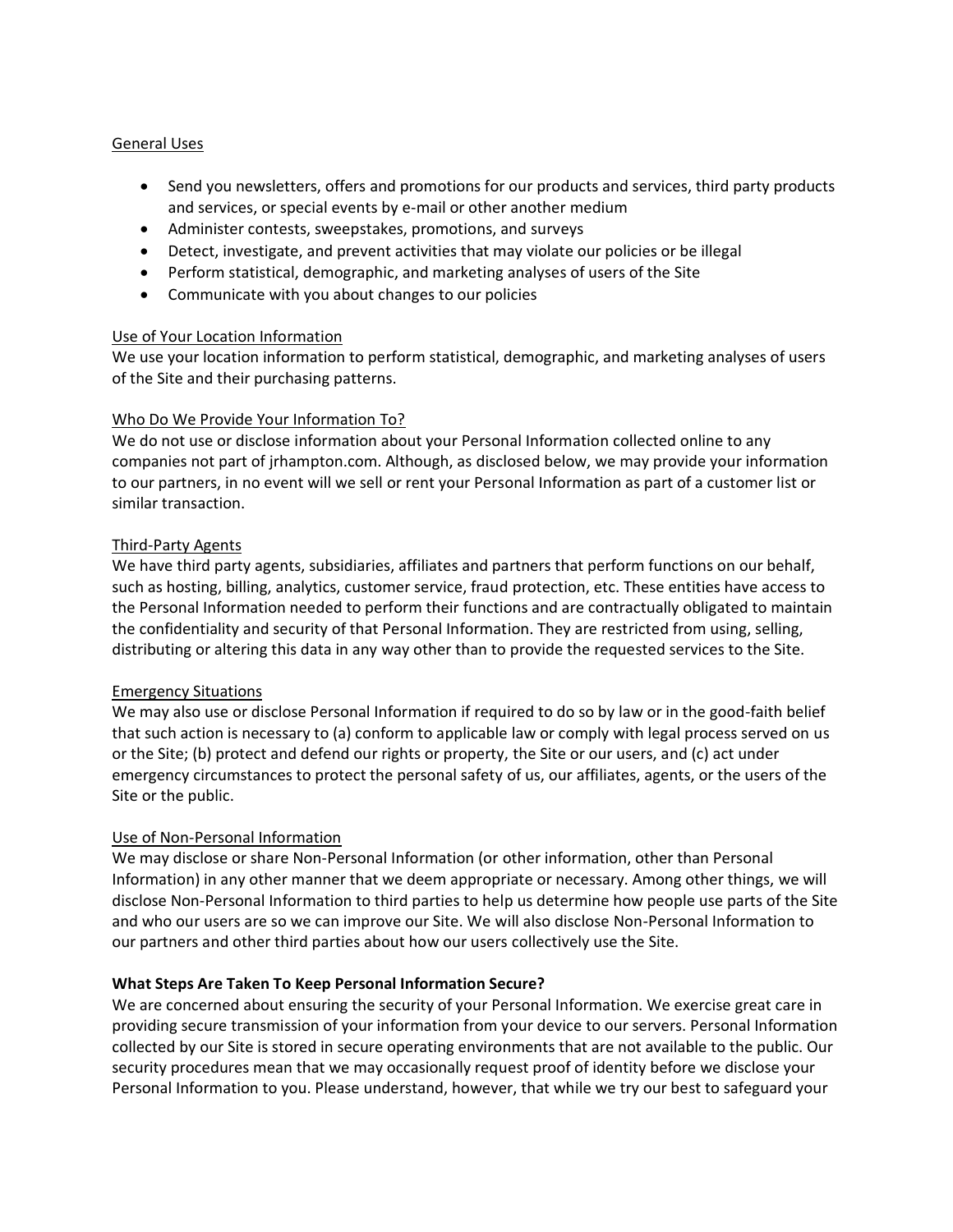Personal Information once we receive it, no transmission of data over the Internet or any other public network can be guaranteed to be 100% secure.

## **What Happens When I Link To or From Another Website?**

This Site may contain links to other websites operated by jrhampton.com or third parties. Please be advised that the practices described in this Privacy Policy for jrhampton.com do not apply to information gathered through these other websites. We are not responsible for the actions and privacy policies of third parties and other websites.

## **What About Contests and Sweepstakes?**

When we run a contest or sweepstakes relating to our Site, it will be accompanied by a set of rules. The rules for each contest/sweepstakes will specify how the information gathered from you for entry will be used and disclosed, if it is different than as described in this Privacy Policy. In conjunction with your entry in such contest or sweepstakes, Personal Information will be collected only if you voluntarily submit it.

## **Governing Law**

This Site is published in the United States. We attempt to protect the Personal Information of all users of our Site and we attempt to comply with local data protection and consumer rights laws to the extent they may apply to the jrhampton.com services, and our policies are directed at compliance with those laws. If you are uncertain whether this privacy policy conflicts with the applicable local privacy laws where you are located, you should not submit your Personal Information to jrhampton.com.

## **Notice to Non-US Users**

If you are located outside the United States of America, you should be aware that your personally identifiable information will be transferred to the United States of America, the laws of which may be deemed by your country to have inadequate data protection. If you are located in a country outside the United States of America and voluntarily submit personal information to us, you thereby consent to the general use of such information as provided in this privacy policy and to the transfer of that information to, and/or storage of that information in, the United States of America.

#### **How Do I Opt-Out or Correct Information About Me**

You may always opt-out of receiving future e-mail messages and newsletters from jrhampton.com. We provide you with the opportunity to opt-out of receiving communications from us in every newsletter or you may email us at the email address listed below to request removal from our mailing list.

#### **Limitation on Liability**

By using this site, you acknowledge that we specifically disclaim any liability (whether based on contract, tort, strict liability, or otherwise) for any direct, indirect, incidental, consequential, punitive or special damages arising out of, or in any way connected with, your access to or use of this site (even if we have been advised of the possibility of such damages), including but not limited to, liability associated with any viruses which may infect a user's computer equipment.

Any material downloaded or otherwise obtained or provided through the use of this Site is done at your own discretion and risk and you will be solely responsible for any damage to your computer system, or loss of data, that results from the use, download or provision of any such material.